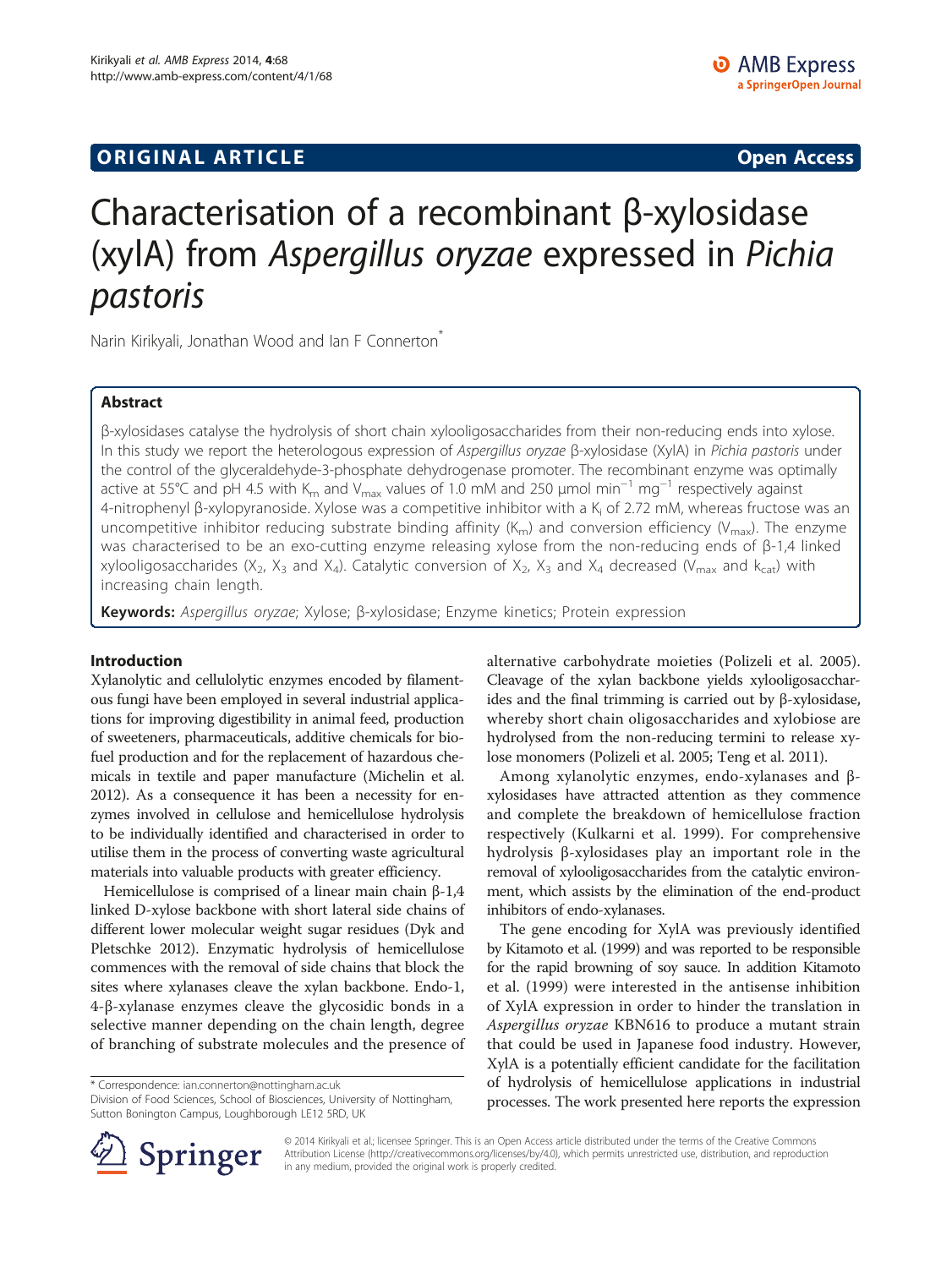of a β-xylosidase from Aspergillus oryzae in Pichia pastoris and the kinetic characterisation of the recombinant enzyme.

## Materials and methods

#### Construction of expression vector

The β-xylosidase encoding gene (xylA) was kindly provided by Noriyuki Kitamoto (Aichi Industrial Technology Institute, Japan). The gene sequence appears in the DDBJ, EMBL, and GenBank nucleotide sequence databases under accession number AB013851. The gene was sub-cloned into pCR®2.1 and subsequently into the Pichia pastoris expression vector pPpHis4\_GAP\_BglII (TU Graz) under control of the glyceraldehyde-3-phosphate dehydrogenase (GAP) promoter.

## Transformation and expression of recombinant β-xylosidase in Pichia pastoris

Plasmid DNA (10 μg) containing the xylA gene sequence was linearized with BglII for integration at the GAP locus and was transformed into P. pastoris GS115 using Invitrogen Pichia Easycomp kit (as per manufacturers' guidelines). Positive transformants, displaying the His<sup>+</sup> phenotype on Regeneration Dextrose medium (RD) agar plates (1 M sorbitol, 2% dextrose, 1.34% yeast nitrogen base, 4×10−<sup>5</sup> % biotin, 0.005% amino acids (L-glutamic acid, L-methionine, L-lysine, L-leucine, L-isoleucine) and 1.5% agar), before transfer onto RD plates containing 50  $\mu$ g ml<sup>-1</sup> bromo-4chloro-3-indolyl β-D-xylopyranoside (X-xyl) (Sigma-Aldrich, UK) and incubated at 30°C for 2 days. Functional expression of the β-xylosidase under the control of GAP promoter was tested by cleavage of xylopyranoside from the synthetic indicator X-xyl.

A single colony displaying the highest level of blue precipitate was sub-cultured from the RD plate onto a YPD plate (1% yeast extract, 2% peptone, 2% glucose, 2% agar) and incubated at 30°C for 3 days. A seed culture was raised using a single colony inoculated into 50 ml YPD liquid medium, incubated at 28°C overnight. One hundred millilitres of YPD broth was then inoculated to 1  $OD_{600nm}$  and incubated for 72 h at 28°C. One ml of culture was removed every 24 h to test expression levels using the synthetic 4-nitrophenyl β-xylopyranoside (PNPX) as described in section 2.4. Following incubation the cells were harvested by centrifugation at 4000  $\times$  g for 10 min.

### Purification of recombinant β-xylosidase

Following centrifugation the culture supernatant was concentrated using a Sartorius Sartocon Slice then diafiltered with 10 volumes of Tris-salt buffer (10 mM Tris, 50 mM NaCl, pH 7.5). The concentrate was then stabilised using 30% (w/v) sucrose based on protein concentration and frozen for long term storage at −20°C. Prior

to enzymatic assays the 30% (w/v) sucrose was removed from the recombinant enzyme concentrates using a Vivaspin concentrator (GE Healthcare, UK) with a 10 kDa molecular weight cut off membrane filter and the filtrate was washed with Tris-salt buffer (10 mM Tris, 50 mM NaCl, pH 7.5).

#### Enzyme assays using synthetic substrates

Assays for β-xylosidase activity were performed by measuring the pNP released from p-nitrophenyl glycoside synthetic substrates 4-nitrophenyl-β-D-xylopyranoside (PNPX), 4-nitrophenyl-β-D-glucopyranoside (PNPG) and 4-nitrophenyl- $\alpha$ -L-arabinofuranoside (PNPAf) in a final volume of 4 ml for 20 min in 50 mM sodium phosphate buffer pH 6.0 at 50°C. Reactions were terminated by the addition of 1 M  $Na<sub>2</sub>CO<sub>3</sub>$  and the amount of released pNP was measured at  $OD_{410nm}$ . One unit (U) of β-xylosidase activity is defined as the amount of enzyme required to release 1  $μ$ mol of pNP per min under assay conditions. Kinetic parameters ( $K_m$  and  $V_{max}$ ) were determined by the measurement of activity against pNPX using different substrate concentrations (0.5 - 12 mM) using the standard assay procedure. Enzyme assays were performed in triplicate and are presented as mean values with standard error.

### Enzyme assays using xylooligosaccharides

Activities against xylobiose, xylotriose and xylotetraose were determined at varying substrate concentrations  $(0.25 - 4$  mg ml<sup>-1</sup>) in a final volume of 1 ml for 10 min in 50 mM sodium phosphate buffer pH 6.0 at 50°C. All assays were carried out in triplicate and were terminated by the addition of 1 M  $Na<sub>2</sub>CO<sub>3</sub>$ . Reaction products were separated according to molecular size by HPLC (Dionex ICS-3000 SP) with CarboPacTM PA20 column (3 × 150 mm) and a gradient of 10 – 50 mM sodium hydroxide was applied for 20 min at a flow rate of 1 ml min<sup>-1</sup>. The products were quantified on the basis of standard peak areas from various concentrations of control xylose, xylobiose, xylotriose and xylotetraose solutions. Enzyme assays were performed in triplicate and are presented as mean values with standard deviations.

### Inhibition studies

To investigate the effect of end product xylose on catalytic activity, reactions were carried out in the presence of various xylose concentrations from 1 mM to 80 mM using synthetic substrate concentrations of either 1 mM or 4 mM pNPX. To further confirm the type of inhibition, kinetic constants were determined from experiments carried out using fixed inhibitor concentrations of 5 mM xylose at varying substrate concentrations from 0.25 mM to 8 mM under standard assay conditions.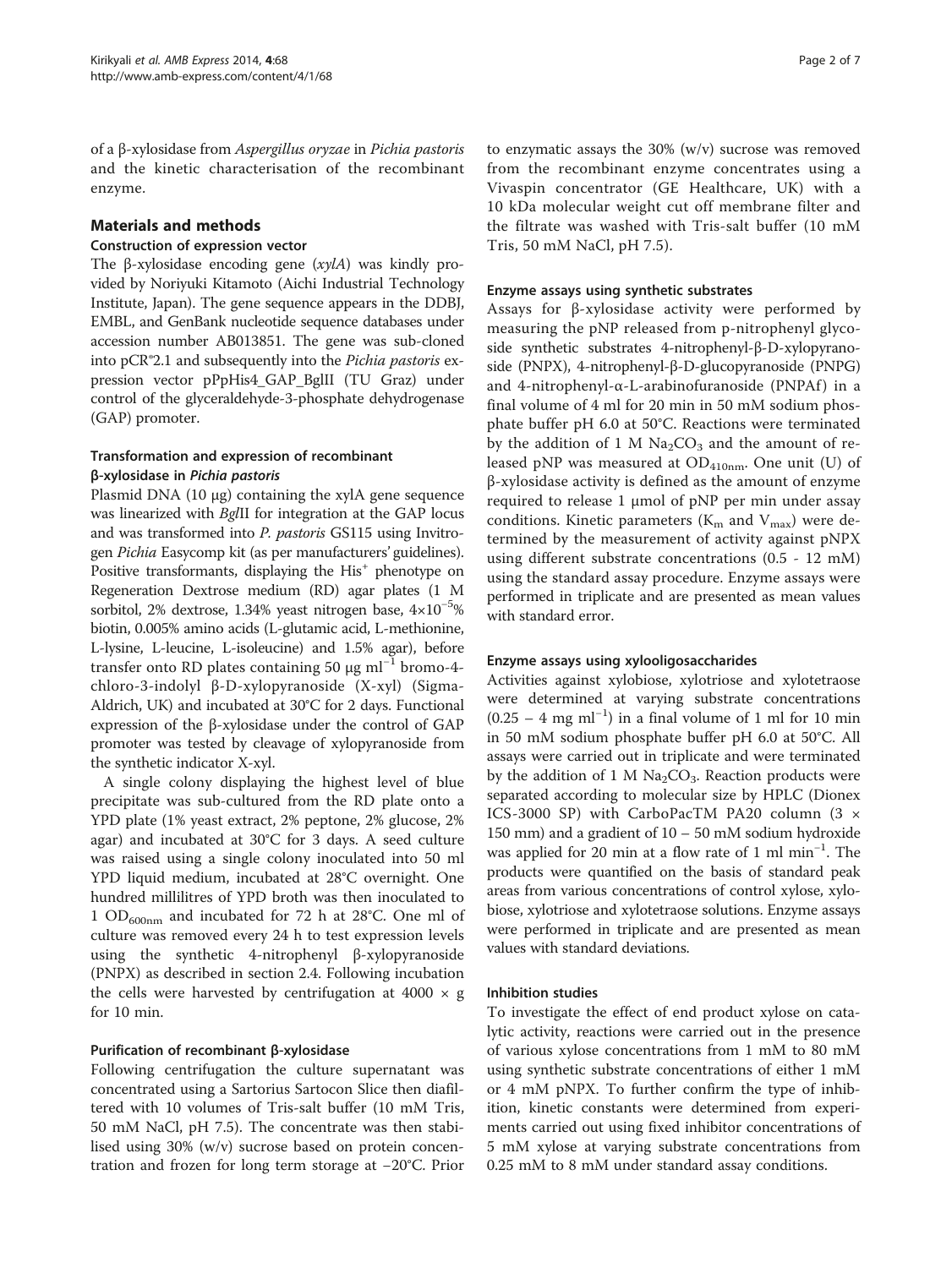The effects of monosaccharide sugars (20 mM glucose, mannose, galactose, arabinose, fructose and xylose), metal ions and chemicals  $(10 - 20 \text{ mM }$  LiCl, KCl, ZnCl<sub>2</sub>, SDS, EDTA and DTT) on enzyme activity were tested using 50 mM sodium phosphate buffer pH 6, 1 mM pNPX and 2 μg of enzyme at 50°C for 10 min in a final volume of 4 ml and measured optical density of released p-nitrophenyl at  $OD_{410n}$ m.

#### Determination of protein concentration

Protein concentrations were determined by the standard assay procedure using Pierce Coomassie® Plus Protein Assay Reagent. Sample diluents were used as the blank and the absorbance measured at  $OD_{595nm}$ . All assays were performed in triplicate and the  $OD_{595nm}$  readings of unknown sample were compared against BSA protein standard series which covered the range of concentrations between 50 and 1500  $\mu$ g ml<sup>-1</sup>.

#### Determination of molecular mass by SDS-PAGE

SDS-PAGE was performed using 8% polyacrylamide gels according to the method described by Laemmli ([1970](#page-6-0)). Protein bands were stained with colloidal Coomassie Blue. Bands from SDS-PAGE were excised and were subjected to trypsin digestion prior to mass spectrometry analysis.

#### Mass spectrometry

Analyses of samples were carried out by LC-ESI-tandem MS on a Q-TOFII mass spectrometer fitted with a nanoflow ESI (electrospray ionization) source (Waters Ltd, UK). Peptides were separated on a PepMap C18 reverse phase, 75 μmi.d., 15-cm column (LC Packings) and delivered online to the MS via a CapLC HPLC system. Sequence interpretation for individual peptides was performed using the PepSeq MASCOT tool of the MassLynx™ 4.0 software package (Waters).

### Results

### Characterisation of recombinant β-xylosidase

The β-xylosidase gene is contained within an open reading frame of 2397 nucleotides with no introns, which encodes a protein of 798 amino acids. A putative signal peptide was identified by SignalP software, thus the mature protein was predicted to be 778 amino acids with a molecular mass of 84.7 kDa. The recombinant enzyme was recovered from *Pichia pastoris* culture supernatant at approximately 100 mg L−<sup>1</sup> . NetNGly 1.0 predicted 12 potential N-glycosylation sites for β-xylosidase, and consistent with this, the recombinant enzyme was heterogeneous with a molecular mass estimated between 153 and 165 kDa on SDS-PAGE (Figure 1). The recombinant protein was excised from SDS-PAGE and the masses and protein sequences of tryptic peptides were determined using mass spectrometry to confirm the protein



product was exo-1,4 β-xylosidase originating from Aspergillus oryzae.

### Determination of optimal conditions

The optimum temperature was determined by incubation of the recombinant enzyme in the presence of 50 mM sodium phosphate buffer pH 6.0 and 2 mM 4-nitrophenyl β-xylopyranoside (PNPX) for 15 min at varying temperatures between 20°C and 90°C. The enzyme displayed optimum activity at 55°C and retained more than 90% catalytic activity between the ranges of  $50 - 60^{\circ}$ C (Figure [2](#page-3-0)A).

The optimum pH of enzymatic activity was assayed in phosphate buffer system of varying pH values from 2–9 in the presence of 2 mM PNPX. The enzyme displayed activity within a narrow pH range, with an optimum of pH 4.5 and at least 65% activity from pH 3 – 6; less than 5% activity was observed at  $pH$  7 – 9 (Figure [2B](#page-3-0)).

### Substrate specificity and kinetic analysis

The substrate specificity of the recombinant enzyme was determined using various 4-nitrophenyl glycoside synthetic substrates and xylooligosaccharides. Recombinant XylA hydrolysed 4-nitrophenyl β-xylopyranoside efficiently but had trace hydrolytic activities against 4-nitrophenyl-β-Dglucopyranoside or 4-nitrophenyl-α-L-arabinofuranoside. Specific activities were determined as 150, 2 and 0.9 U mg<sup>-1</sup> for PNPX, PNPAf, PNPG respectively.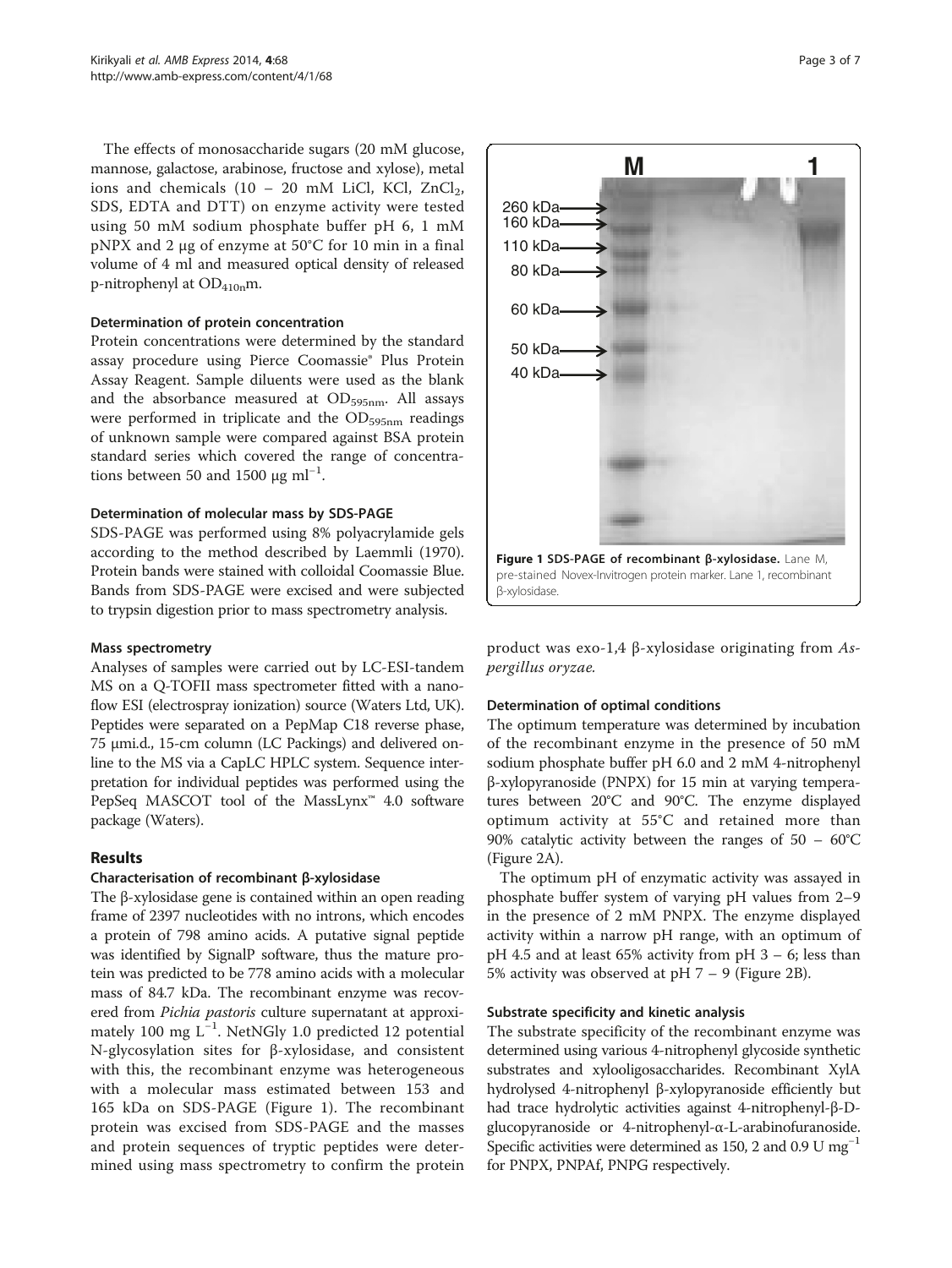

product xylose resulted in enzyme inhibition. Kinetic constants were determined using Hanes plots from experiments carried out using a fixed inhibitor concentration of 20 mM xylose at varying PNPX concentrations (0.5 -

4 mM). The  $K_m$  was altered whilst the  $V_{max}$  remained unchanged, suggesting that xylose is a competitive inhibitor. A  $K_i$  of 2.7 mM for xylose was determined from Dixon plots. The addition of 20 mM fructose also had an inhibitory effect. Hanes plots indicated that the catalytic conversion of substrate into product was altered in terms of a reduction in the  $V_{\text{max}}$  and substrate affinity ( $K_{\text{m}}$ ), exhibiting the characteristics of uncompetitive inhibition.

The degradation of various xylooligosaccharides  $(X_2,$  $X_3$  and  $X_4$ ) by recombinant XylA was analysed by HPLC. Xylose was released from all substrates and the rate of xylose released decreased with increasing chain length of the xylooligosaccharide. Table 1 shows reductions in the catalytic conversion parameters  $V_{\text{max}}$  and  $k_{\text{cat}}$  with respect to the increasing chain length of the xylooligosaccharides. The relative affinity of XylA towards the natural substrate xylotetraose  $(X_4)$  was significantly greater than xylobiose  $(X_2)$  or xylotriose  $(X_3)$  with respect to the  $K_m$  values.

#### Effect of carbohydrates on catalytic activity

The catalytic activity of recombinant β-xylosidase was measured using 1 mM pNPX as substrate in the presence of 20 mM sugar solutions to test whether the enzyme was inhibited or enhanced (Figure [3](#page-4-0)A). In the presence of 20 mM xylose and fructose the catalytic activity was reduced to 18% and 26% respectively, with none of the others (arabinose, mannose, galactose, glucose and sucrose) showing any change in catalytic activity.

### Effect of metal ions and chemical compounds on enzyme activity

The effects of various metal ions and reagents on βxylosidase activity were assayed at 10 mM and 20 mM concentrations (Figure [3B](#page-4-0)). Mosrt notably the addition of  $Zn^{2+}$  (10 mM) enhanced enzyme activity by 80%. The detergent SDS at 20 mM reduced the catalytic activity by 40%.

#### **Discussion**

A β-xylosidase encoding gene (xylA) from Aspergillus oryzae KBN616 was expressed in a soluble, active form under control of the constitutive GAP promoter in

Table 1 Kinetic analysis of synthetic and natural substrates determined in 50 mM sodium phosphate buffer (pH 6.0) at 50°C

| Substrate               | $K_m$ (mM)     | $V_{\text{max}}$ (µmol min <sup>-1</sup> mg <sup>-1</sup> ) | $k_{cat}$ (sec <sup>-1</sup> ) | $k_{cat}/Km$ (mM <sup>-1</sup> s <sup>-1</sup> ) |
|-------------------------|----------------|-------------------------------------------------------------|--------------------------------|--------------------------------------------------|
| pNPX                    | $1 \pm 0.3$    | $250 \pm 0.001$                                             | 352.7                          | 352.7                                            |
| $pNPX + 20$ mM $Xylose$ | $2.9 + 0.5$    | $250.5 \pm 23$                                              | 353.4                          | 121.9                                            |
| $pNPX + 20$ mM Fructose | $0.1 \pm 0.06$ | $14.5 \pm 3$                                                | 20.6                           | 206                                              |
| Xylobiose $(X_2)$       | $2.6 \pm 0.3$  | $25.5 \pm 0.1$                                              | 36.0                           | 13.8                                             |
| Xylotriose $(X_3)$      | $3.07 \pm 0.3$ | $21.3 \pm 0.3$                                              | 30.1                           | 9.7                                              |
| Xylotetraose $(X_4)$    | $0.62 \pm 0.4$ | $14.5 \pm 0.003$                                            | 20.5                           | 33.1                                             |

± standard deviation of the means of triplicate data.

<span id="page-3-0"></span>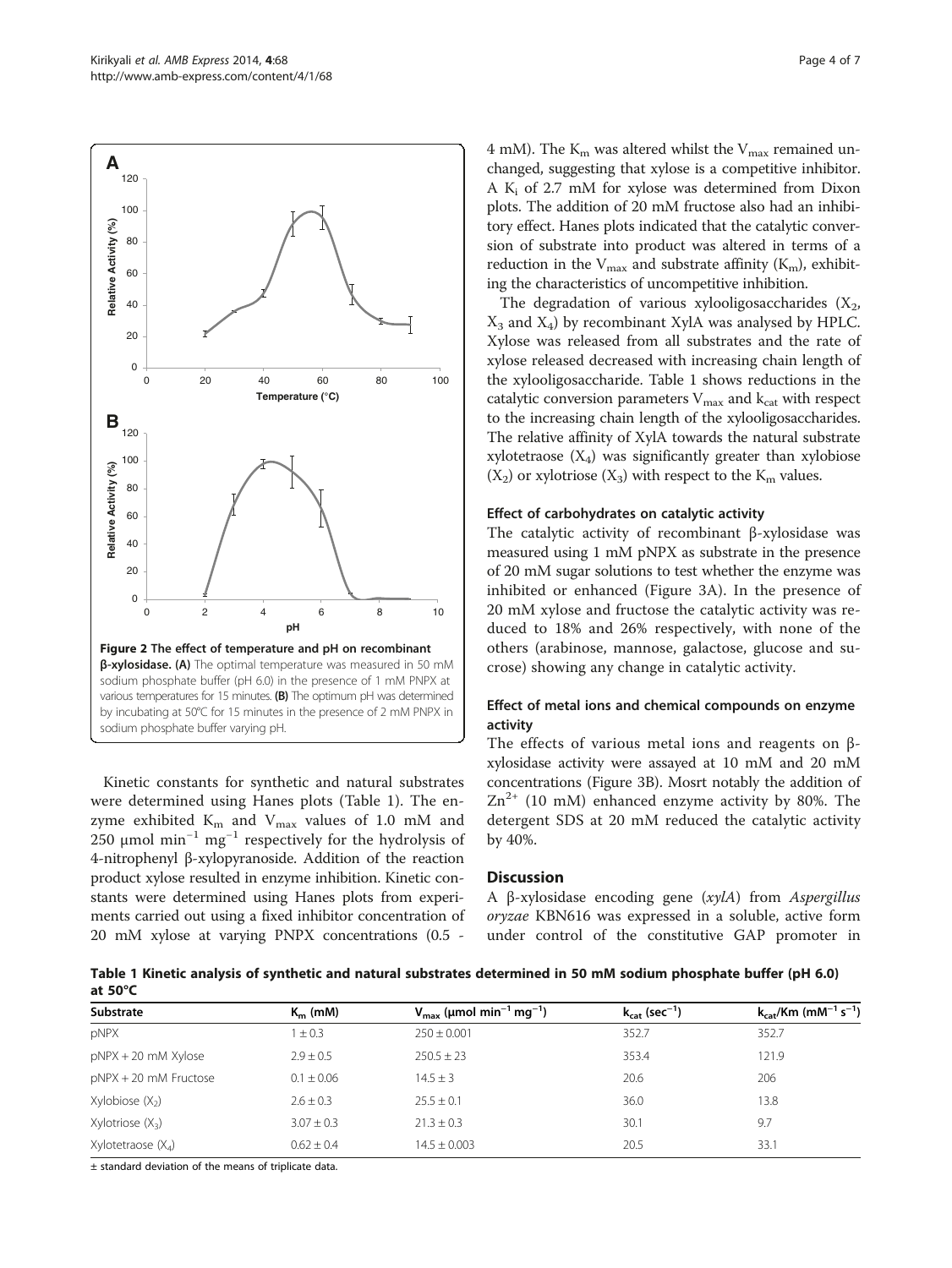Pichia pastoris. The predicted presence of a native signal sequence (SignalP) was confirmed through secretion of the mature protein by the expression host. XylA was predicted to have a molecular mass of 86.4 kDa and 12 potential N-linked glycosylation sites. Kitamoto et al. ([1999](#page-5-0)) previously identified purified the native enzyme from A. oryzae culture supernatant, in which the enzyme produced a single protein band with an apparent molecular mass of 110 kDa on SDS-PAGE. However the molecular mass range of XylA determined by SDS-PAGE from P. pastoris was 153 to 165 kDa indicating differences in post-translational modification consistent with the predicted glycosylation sites. Heterologous proteins expressed in P. pastoris are subject to glycosylation and several plant cell wall degrading enzymes expressed in P. pastoris are reported to be hyper-glycosylated, including β-xylosidase from Paecilomyces thermophila (Juturu and Wu [2013](#page-5-0)), cellobiose dehydrogenase from Neurospora crassa (Zhang

et al. [2011](#page-6-0)) and endo-xylanase from Actinomadura sp. S14 (Sriyapai et al. [2011\)](#page-6-0).

The biochemical properties of the recombinant β-xylosidase closely match the native enzyme with respect to the observed optimal pH range (pH  $4.5 - 5$ ) and temperature (55°C) for enzyme activity. These are comparable to other fungal xylosidases (Saha [2003;](#page-6-0) La Grange et al. [2001;](#page-6-0) Wakiyama et al. [2008](#page-6-0); Zanoelo et al. [2004](#page-6-0); Rasmussen et al. [2006\)](#page-6-0), which exhibit optimal activities between pH 3–5 at 60°C.

The recombinant enzyme was most active against pnitrophenyl-β-D-xylopyranoside (PNPX), with minimal activities towards 4-nitrophenyl-β-D-glucopyranoside (PNPG) and 4-nitrophenyl-α-L-arabinofuranoside (PNPAf ). Activity towards a broad range of synthetic substrates by other fungal β-xylosidases has been reported, although maximum activity is generally towards PNPX (Margolles-Clark et al. [1997;](#page-6-0) Ohta et al. [2010](#page-6-0); Wakiyama et al. [2008](#page-6-0);

<span id="page-4-0"></span>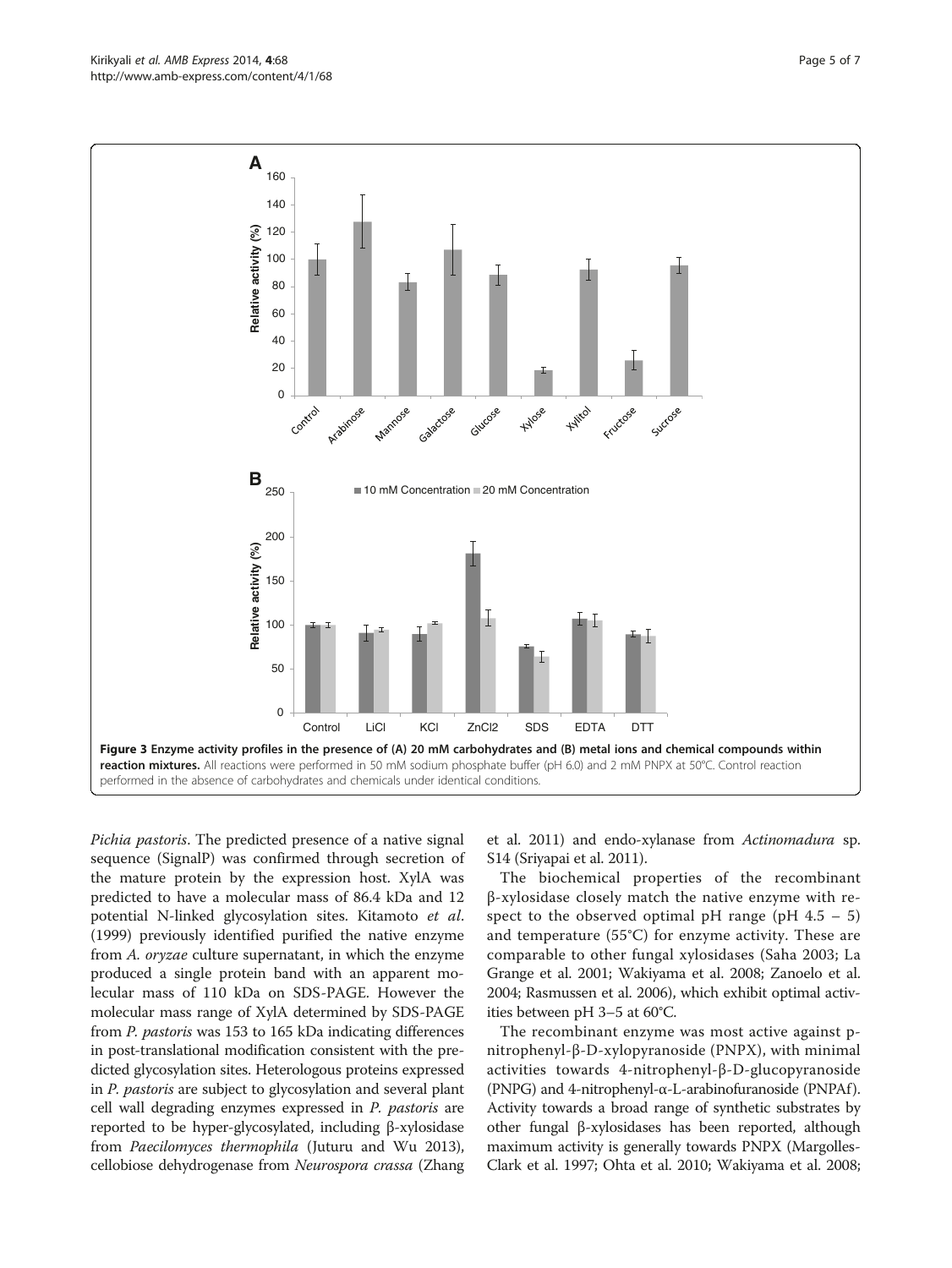<span id="page-5-0"></span>Katapodis et al. 2006). The exception to this is Aspergillus awamori X-100 β-xylosidase, which is reported to exhibit a greater  $k_{cat}$  against PNPAf (Eneyskaya et al. 2007). The recombinant enzyme exhibited kinetic constants for the hydrolysis of PNPX of 1.0 mM and 353 μmol min−<sup>1</sup> mg−<sup>1</sup> for  $K<sub>m</sub>$  and  $V<sub>max</sub>$  respectively. A range of kinetic constants have been reported for the hydrolysis of PNPX by fungal β-xylosidases but these values are similar to those reported for purified β-xylosidases from Sporotrichum thermophile (Katapodis et al. 2006) and Fusarium proliferatum (Saha [2003](#page-6-0)). The hydrolysis of various xylooligosaccharides  $(X_2, X_3 \text{ and } X_4)$  was monitored by HPLC. In the presence of individual xylooligosaccharides, xylose was detected as an initial product of catalysis indicating that the recombinant β-xylosidase is an exo-cutting enzyme. The  $k_{cat}$  values for the xylooligosaccharides decrease with increasing chain length in the order of  $X_2$  (36.0 sec<sup>-1</sup>) >  $X_3$  $(30.1 \text{ sec}^{-1}) > X_4$  (20.5 sec<sup>-1</sup>). However, the reduction in the  $K<sub>m</sub>$  value for xylotetraose  $(X<sub>4</sub>)$  results in a greater catalytic efficiency towards this substrate. The observed changes in the kinetic constants ( $K<sub>m</sub>$  and  $k<sub>cat</sub>$ ) with respect to xylooligosaccharide chain length show similar patterns to those reported for the β-xylosidases originating from Talaromyces emersonii, Trichoderma reesei and Aspergillus nidulans (Rasmussen et al. [2006;](#page-6-0) Dilokpimol et al. 2011). In contrast Neurospora crassa β-xylosidase is reported to show a reduction in catalytic efficiency towards xylotetraose compared to shorter chain xylooligosaccharides (Kirikyali and Connerton, 2014). This is largely due to a relative reduction in the affinity of the N. crassa enzyme towards the xylotetraose substrate ( $>K<sub>m</sub>$  value).

Similar to the data reported for the β-xylosidases from Penicillium sclerotiorum (Knob and Carmona [2009](#page-6-0)), Talaromyces thermophilus (Guerfali et al. 2009) and Paecilomyces thermophila (Yan et al. [2008](#page-6-0)) the presence of 20 mM concentrations of the metal ions  $Li<sup>+</sup>$ ,  $K<sup>+</sup>$  or  $Zn<sup>2+</sup>$ had no effect on enzyme activity. The β-xylosidase of Talaromyces thermophilus has been reported to retain 44% activity in the presence of 10 mM of the detergent SDS (Guerfali et al. 2009), and similarly XylA retained catalytic activities of 75% and 60% respectively at 10 and 20 mM SDS.

Xylose has been determined to be a competitive inhibitor of recombinant A. oryzae β-xylosidase. In the presence of 20 mM xylose with varying substrate concentrations the  $K<sub>m</sub>$  was altered with no corresponding effect on  $V_{\text{max}}$ . This is consistent with competitive inhibition in which the inhibitor interferes with the catalytic properties of enzyme by affecting substrate binding affinity by conferring a  $K_i$  of 2.7 mM. In this respect the recombinant enzyme displays similar characteristic to the β-xylosidases from A. *niger* (K<sub>i</sub> 2.9 mM) (Gomez et al. 2001) and *T. Reesei* ( $K_i$  2.4 mM) (Rasmussen et al. [2006](#page-6-0)). However, xylose tolerant β-xylosidases have been reported to exist with  $K_i$  values up to 200 mM (Yan et al. [2008](#page-6-0); Zanoelo et al. [2004](#page-6-0)). Fructose has the novel characteristics of an uncompetitive inhibitor in which the inhibitor interacts with the enzyme-substrate complex to prevent product formation. In this case the binding of xylooligosaccharide to the active site of β-xylosidase creates a binding site for fructose. High substrate concentrations of substrate will increase the occupancy of the active site and the binding sites for fructose, and therefore the effective inhibition. The functional and physiological consequences of this finding should be considered when the enzyme has to function in the presence of mixed substrates.

#### Competing interests

JW has become an employee of Biocatalysts Ltd since completion of the project. The authors declare no other competing interests.

#### Authors' contributions

NK carried out the biochemical studies and drafted the manuscript. JW carried out the protein expression studies and helped to draft the manuscript. IFC conceived of the study, and participated in its design and coordination and helped to draft the manuscript. All authors read and approved the final manuscript.

#### Acknowledgements

This work has been supported by project funds from BBSRC and Biocatalysts Ltd. The authors would like to thank Noriyuki Kitamoto (Aichi Industrial Technology Institute, Japan) for kindly providing the XylA gene. We also would like to thank our technicians, Lorraine Gillet, Nicola Cummings for their advice and David Coles for his assistance with HPLC and Dr Susan Liddell for her assistance with Mass Spectrometry.

#### Received: 5 July 2014 Accepted: 7 August 2014 Published online: 31 August 2014

#### References

- Dilokpimol A, Nakai H, Gotfredsen CH, Appeldoorn M, Baumann MJ, Nakai N, Schols HA, Hachem MA, Svensson B (2011) Enzymatic synthesis of β-xylosyl-oligosaccharides by transylosylation using two β-xylosidases of glycoside hydrolase family 3 from Aspergillus nidulans FGSC A4. Carbohydr Res 346:421–429
- Dyk JSV, Pletschke BI (2012) A review of lignocellulose bioconversion using enzymatic hydrolysis and synergistic cooperation between enzymes – Factors affecting enzymes, conversion and synergy. Biotechnol Adv 30:1458–1480
- Eneyskaya EV, Ivanen DR, Bobrov KS, Isaeva-Ivanova LS, Shabalin KA, Savel'ev AN, Golubev AM, Kulminskaya AA (2007) Biochemical and kinetic analysis of the GH 3 family β-xylosidase from Aspergillus awamori X-100. Arch Biochem Biophys 457:225–234
- Gomez M, Isorna P, Rojo M, Estrada P (2001) Chemical mechanism of beta-xylosidase from Trichoderma reesei QM 9414: pH dependence of kinetic parameters. Biochimie 83:961–967
- Guerfali M, Maalej I, Gargouri A, Belghith H (2009) Catalytic properties of the immobilized Talaromyces thermophilus β-xylosidase and its use for xylose and xylooligosaccharides production. J Mol Cat B 57:242–249
- Juturu V, Wu JC (2013) Heterologous expression of β-xylosidase gene from Paecilomyces thermophila in Pichia pastoris. World J Microbiol Biotechnol 29:249–255
- Katapodis P, Nerinckx W, Claeyssens M, Christakopoulos P (2006) Purification and characterization of a thermostable intracellular beta-xylosidase from the thermophilic fungus Sporotrichum thermophile. Pro Biochem 41:2402–2409
- Kirikyali N, Connerton IF (2014) Heterologous expression and kinetic characterisation of Neurospora crassa β-xylosidase in Pichia pastoris. Enzyme Microb Technol 57:63–68
- Kitamoto N, Yoshino S, Ohmiya K, Tsukagoshi N (1999) Sequence analysis, overexpression and antisense inhibition of a beta-xylosidase gene, xylA, from Aspergillus oryzae KBN616. Appl Environ Microbiol 65:20–24